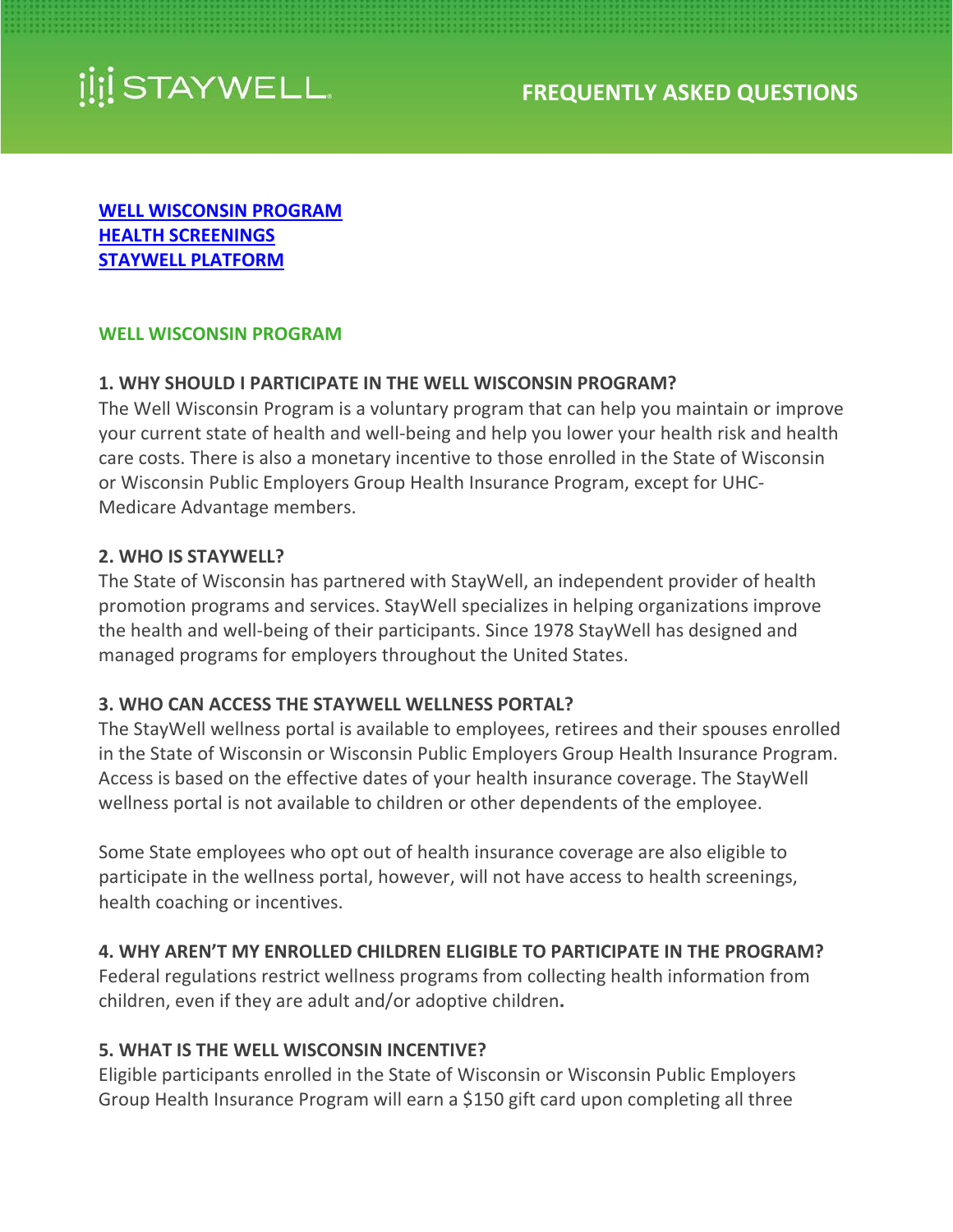activities (screening, health assessment, well-being activity). Retirees, continuants and their spouses will see a lesser amount issued on their gift card due to tax obligations.

## **6. WHO IS ELIGIBLE FOR THE WELL WISCONSIN INCENTIVE?**

The Well Wisconsin incentive is the uniform wellness incentive available to most employees, retirees and their spouses enrolled in the State of Wisconsin or Wisconsin Public Employers Group Health Insurance Programs. If you currently have a mailing address outside of the United States, are enrolled in the UnitedHealthCare Medicare Advantage Program, or are a State employee not enrolled in health insurance benefits, you will have access to the StayWell wellness portal and resources, but you are not eligible to receive the Well Wisconsin incentive.

## **7. HOW DO I EARN THE WELL WISCONSIN INCENTIVE?**

Before October 9, 2020 complete a health screening, the StayWell health assessment and a well-being activity. Create or log into your account for the StayWell wellness portal to complete these activities. Participants who do not have access to a computer may call the StayWell HelpLine for assistance with completing the activities outside of the web portal. All three activities must be completed while being actively enrolled in the group health insurance program to qualify for the incentive.

## **8. I AM ENROLLED IN THE GROUP HEALTH INSURANCE PROGRAM THROUGH CONTINUATION (COBRA) COVERAGE. AM I ELIGIBLE TO PARTICIPATE IN THE WELL WISCONSIN PROGRAM?**

If you were eligible for the Well Wisconsin incentive prior to continuation coverage, you will continue to be eligible for the incentive while enrolled in the State of Wisconsin or Wisconsin Public Employers Group Health Insurance Programs as a continuant.

## **9. WHAT IF I AM UNABLE TO CREATE AN ACCOUNT?**

Be sure you are using your first name, date of birth and last four digits of your social security number (SSN) as it appears on your health insurance enrollment information with your employer. If you do not have a SSN, but included an Individual Tax Identification Number (ITIN) on the health insurance enrollment form, you may use the last four digits of the ITIN instead. Contact your employer if a correction or update needs to be made to your enrollment information. If you do not have a SSN or ITIN, call the StayWell HelpLine for assistance with participating in the program.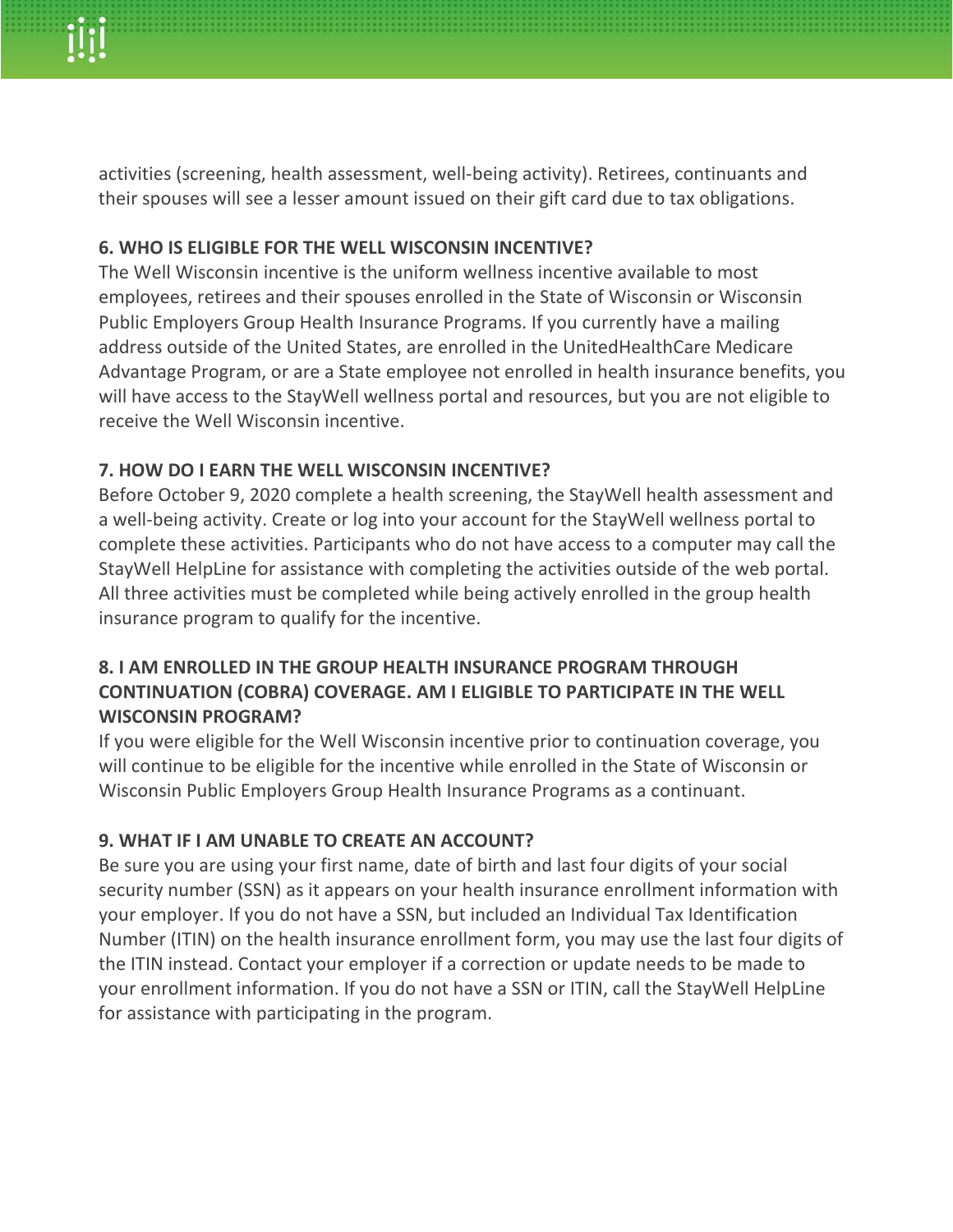

## **10. WHAT IS A HEALTH ASSESSMENT AND HOW DO I ACCESS IT?**

A health assessment is a short survey that helps identify areas that may need attention to help you maintain or improve your current state of health. Once completed, StayWell will recommend resources to support you with your health goals. If your health assessment indicates you are at moderate or high risk for health conditions or if you self-report that you have a current health condition, StayWell may reach out to you to make sure you are aware of all the resources available to you.

You can access the health assessment and other wellness resources in your StayWell wellness platform account or by calling the StayWell HelpLine.

## **11. WHAT IS THE WELL-BEING ACTIVITY AND HOW DO I COMPLETE IT?**

The well-being activity is one of the activities needed to earn your 2020 Well Wisconsin incentive. You'll have the option of completing one of StayWell's activities to help you reach your wellness goals. Log into your StayWell wellness portal account to see all the options available.

### **12. WHEN WILL I RECEIVE MY WELL WISCONSIN INCENTIVE?**

New this year, when all three incentive activities have been awarded in the platform, a physical gift card will be mailed directly to you. You will receive a confirmation email informing you that your gift card is on its way. Expect your card to arrive addressed from StayWell. Allow three weeks for shipping.

Incentives will be mailed to the address you have on file with your employer/State of Wisconsin ETF for health insurance enrollment. Please ensure your address is up to date prior to completing your activities to ensure delivery of your incentive.

### **13. DOES THE GIFT CARD EXPIRE?**

Yes, refer to your gift card for the expiration date.

### **14. IS THE GIFT CARD CONSIDERED TAXABLE INCOME?**

Yes. Gift cards paid to participants of the group health insurance program are considered taxable income to the group health plan subscriber and are reported to your employer for tax purposes. Health information, including responses to the health assessment, are protected by federal law and will never be shared with your employer, Employee Trust Funds, or the group health insurance board. Contact your employer with questions about when the incentive will be reported on your paystub or questions about the tax withholdings. *(Continued below)*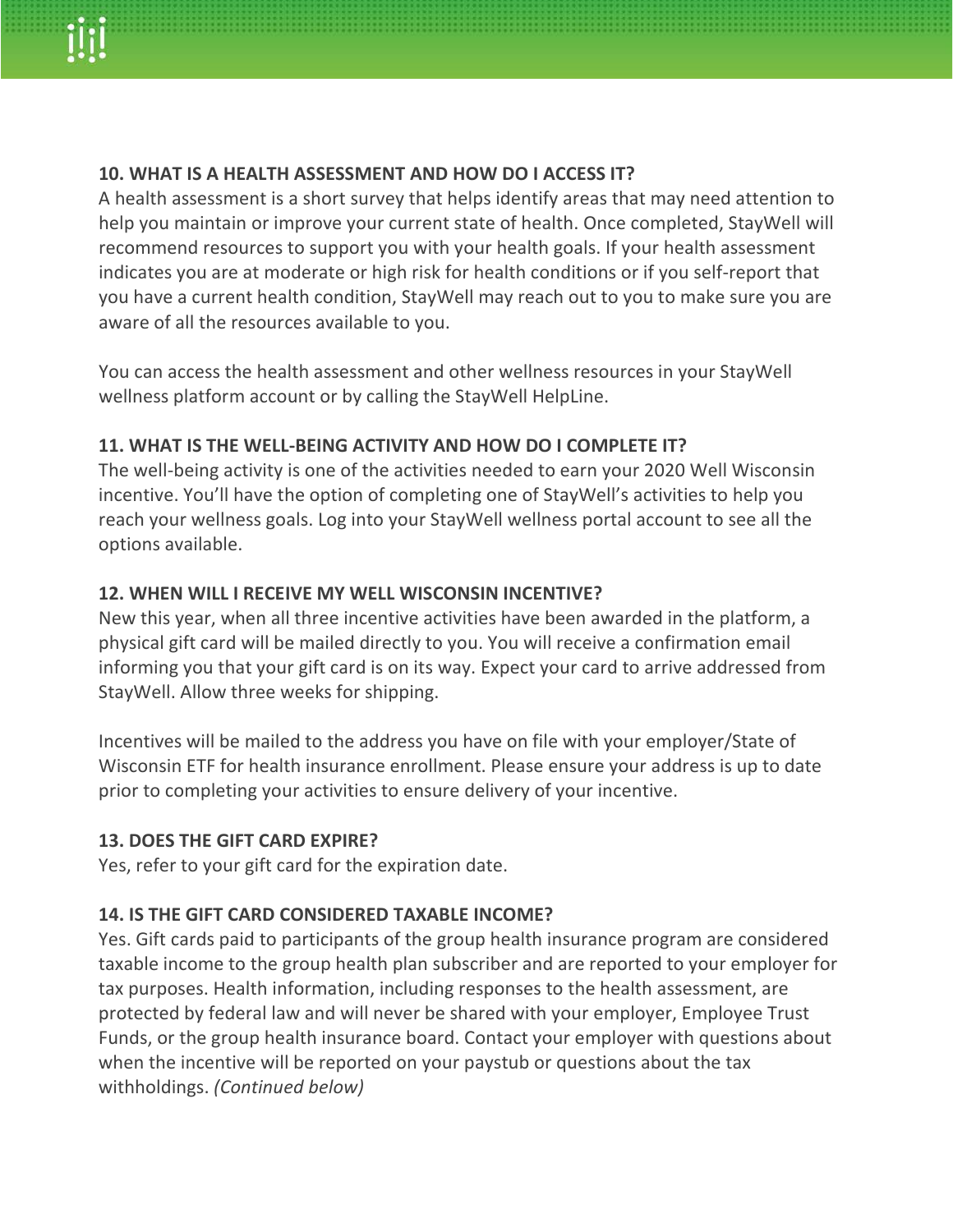FICA tax in the amount of \$11.48 will automatically be deducted from the gift card incentive for retirees, continuants and their spouses. Gift cards will be issued in the amount of \$138.52 and you will receive a W-2 at the end of the year from the Wisconsin Retirement System.

## **15. WHO DO I CONTACT IF I HAVE QUESTIONS ABOUT MY INCENTIVE STATUS?**

Contact the StayWell HelpLine at 1-800-821-6591 or [wellwisconsin@staywell.com.](mailto:wellwisconsin@staywell.com)

## **16. WHAT IS DONE WITH MY PERSONAL HEALTH INFORMATION?**

StayWell will use your personal health information to recommend programs and services that address your current or future health risks. These services may be provided by StayWell or your health plan. Personal health information is protected by federal law and will not be shared with your employer, Employee Trust Funds, or the group health insurance program. For more information see the **StayWell Privacy Statement**. You can also view this short [privacy video.](https://vimeo.com/308613928/ce7430c90d)

View ETF's Notice for Wellness Programs by selecting the following link that applies to your employer group:

- [State employees and retirees](https://etf.wi.gov/its-your-choice/2020/health-benefits/equal-employment-opportunity-commission-eeoc-notice-regarding-wellness-program-0)
- [Local employees and retirees](https://etf.wi.gov/its-your-choice/2020/health-benefits/equal-employment-opportunity-commission-eeoc-notice-regarding-wellness-program)

*If you have questions or concerns regarding the StayWell privacy statement, contact StayWell at 1-800-821-6591. For questions or concerns regarding the ETF Notice for Wellness Programs, or about protections against discrimination and retaliation, please contact your human resource office.*

### **17. WHY AM I RECEIVING OUTREACH CALLS FROM STAYWELL?**

<span id="page-3-0"></span>With the expanded services provided through StayWell, you may receive outreach calls inviting you to participate in the voluntary health coaching or disease management programs. These programs are offered to you at no cost and are meant to support your overall health and well-being. If you do not wish to participate in StayWell's health coaching, simply ask to be removed from StayWell's outreach call list.

*[Back to Top](#page-0-1)*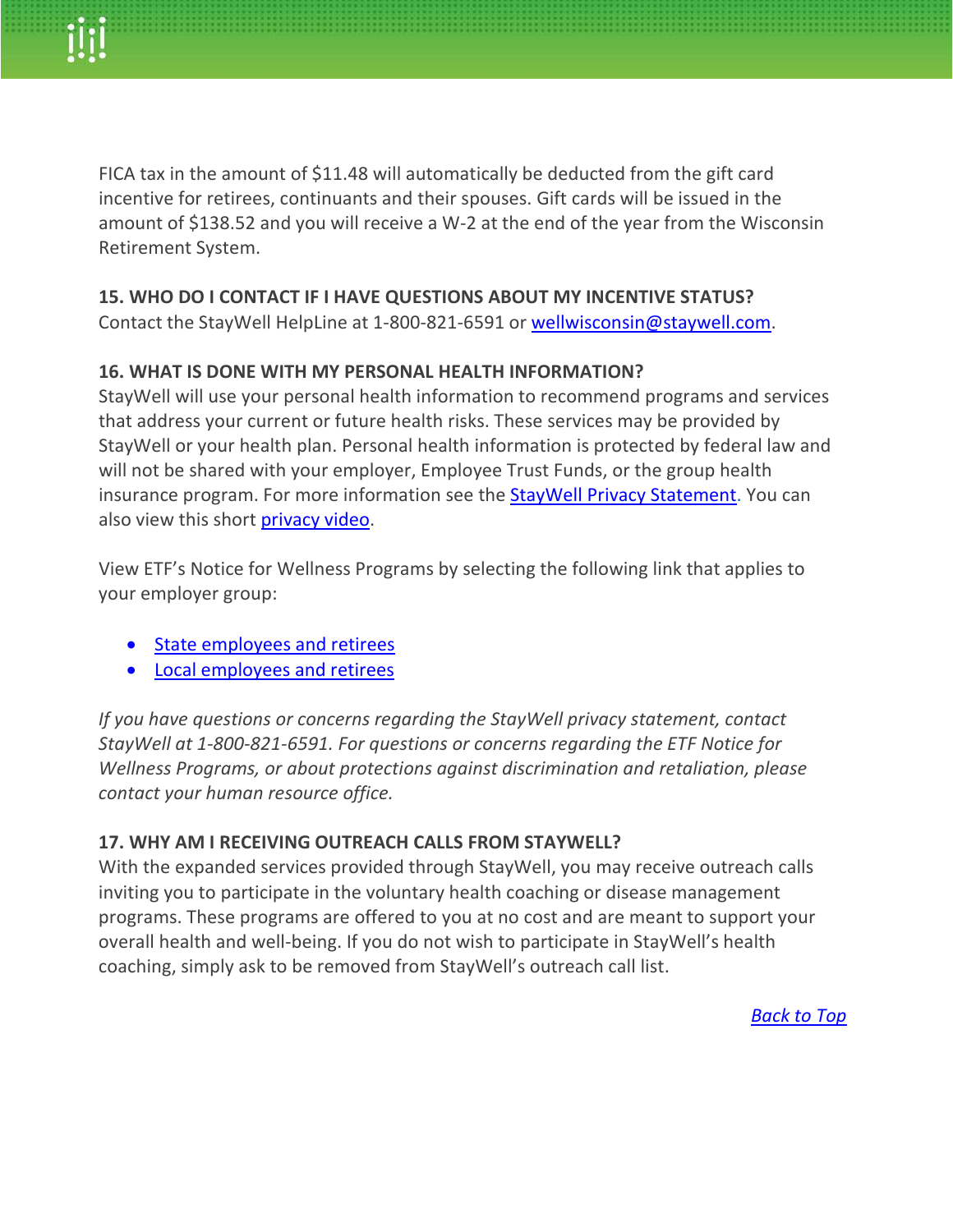

#### **HEALTH SCREENINGS**

#### **1. WHAT IS A BIOMETRIC HEALTH SCREENING, AND DO I NEED ONE EVERY YEAR?**

You must complete the screening activity each year to earn the incentive. You may participate in an on-site health screening which includes measurements for:

- Blood Pressure
- Body Mass Index (BMI)
- Cholesterol: HDL, LDL and Total
- Triglycerides
- Glucose

Otherwise, if you're up-to-date with your primary care provider's preventive care recommendations, you may submit the Health Care Provider Form in place of attending an onsite health screening event.

### **2. WHO IS ELIGIBLE TO PARTICIPATE IN THE ON-SITE HEALTH SCREENING?**

The Well Wisconsin Program on-site screening events are typically available to employees and their respective spouses who are currently enrolled in the State of Wisconsin and Wisconsin Public Employers Group Health Insurance Programs. Check with your employer or see the event details in the StayWell wellness portal for any restrictions that may apply to your location.

Employees not enrolled in the State of Wisconsin and Wisconsin Public Employers Group Health Insurance Programs are not eligible to participate in on-site health screenings.

### **3. WILL I HAVE OUT OF POCKET EXPENSES FOR THE HEALTH SCREENING?**

On-site health screenings are provided at no cost.

If you complete the health screening activity with a visit to your health care provider, ask your health care provider and/or health care insurer if you are due for updated blood work for cholesterol and/or glucose screenings. If you are not, you may report results from a prior screening.

Be aware that copayments, deductibles and/or coinsurance may be charged to you if the screenings are not done for preventive reasons or if other health issues are discussed with your provider during your visit.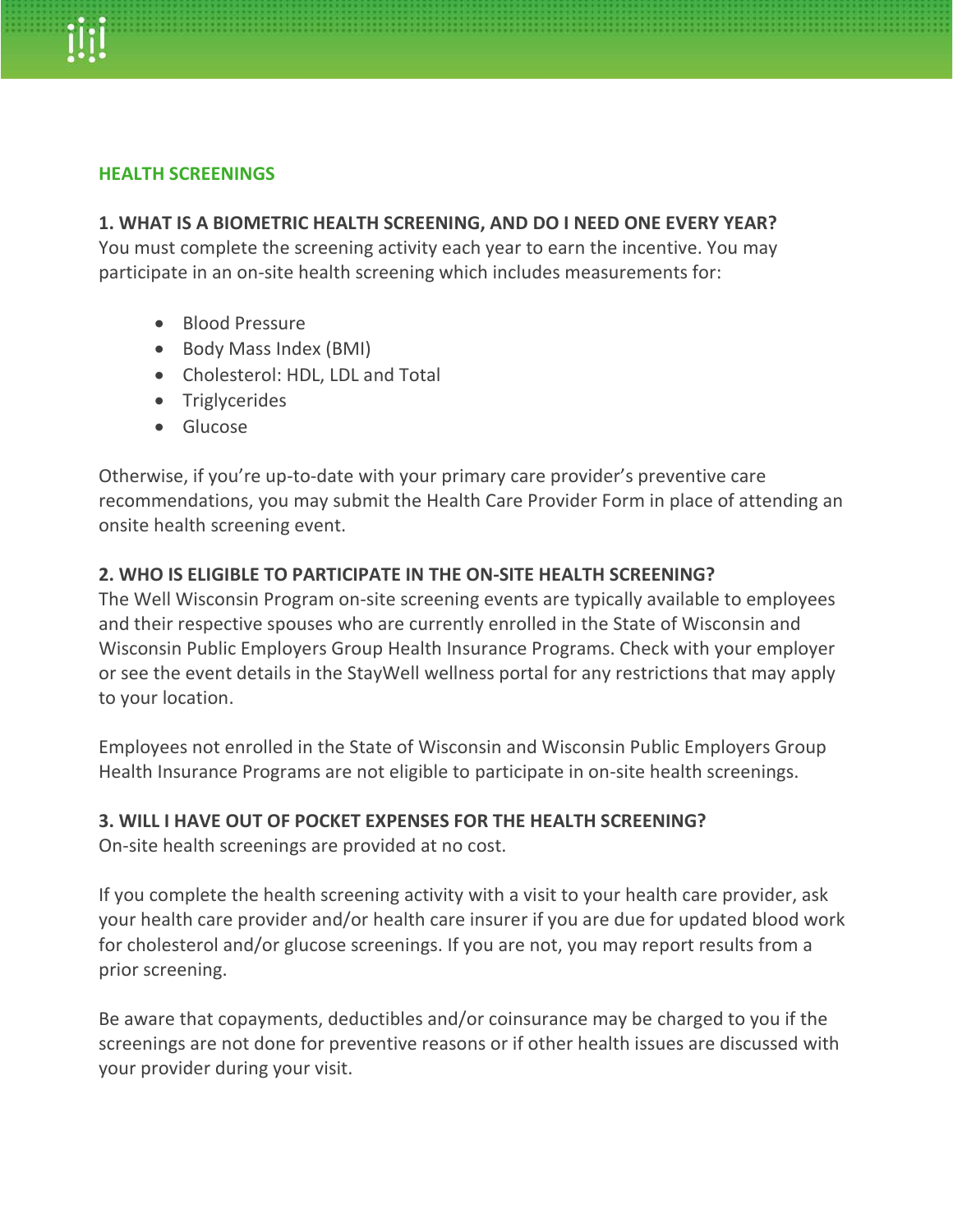

## **4. WHEN WILL A HEALTH SCREENING BE HELD AT MY PLACE OF EMPLOYMENT?**

Availability of on-site health screenings are based on a request to StayWell from the hosting employer. If you don't see a health screening scheduled for your location, ask your employer about future plans to host an event.

### **5. HOW DO I REGISTER FOR THE ON-SITE HEALTH SCREENING?**

To register for the health screening, create an account at [wellwisconsin.staywell.com](https://wellwisconsin.staywell.com/) (returning visitors log into your existing account). Then click on the **Schedule Now** button located within the biometric health screening carousel slide on the dashboard.

*Note: you must access the platform from the desktop site to register for a screening appointment.*

### **6. HOW LONG WILL THE ON-SITE HEALTH SCREENING TAKE?**

The on-site health screening will take approximately 20 minutes.

## **7. HOW WILL MY CHOLESTEROL AND GLUCOSE BE CHECKED?**

The fingerstick method is used to collect a sample for cholesterol and glucose testing. This is easy and fast. You will receive immediate results and an on-site consultation with a certified health professional. The screener will "prick" your finger and place the blood sample into the CardioChek Plus analyzer. The machine automatically reads the blood and provides results within 90 seconds.

### **8. DO I HAVE TO FAST BEFORE THE SCREENING?**

Fasting is not required but is recommended for more accurate results.

## **9. HOW ACCURATE IS THE SCREENING COMPARED TO A LAB TEST WITH MY DOCTOR?**

Health screeners use a CardioChek Plus analyzer to process results at the screening. Results of the CardioChek Plus analyzer were compared to a direct blood draw (venipuncture), which is considered the gold-standard of patient testing. The statistical analysis showed the accuracy of the CardioChek analyzer to be very closely aligned to the gold-standard. It is important to note that it's common in both venipuncture and point-ofcare (fingerstick) testing methodologies, such as the CardioChek Plus analyzer, that a participant's values can fluctuate and vary based on several factors including, but not limited to dietary, environmental and physiological factors.

Quality control checks are run on each machine prior to its use to ensure accuracy.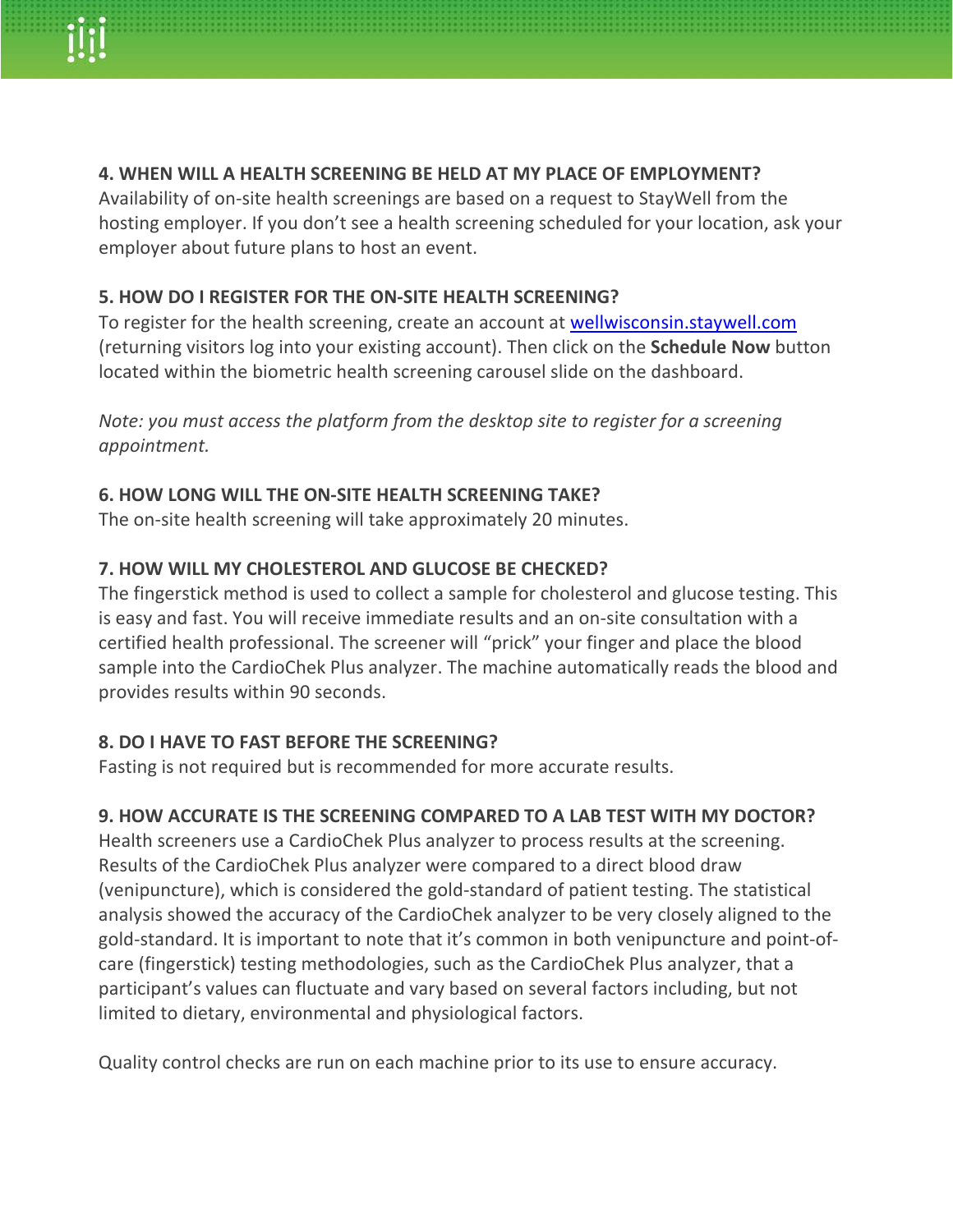

## **10. WILL I NEED TO FOLLOW UP WITH MY PHYSICIAN IF ANY OF MY SCREENING VALUES ARE ELEVATED?**

At the on-site health screening, you may be asked to sign an Immediate Referral Form and you will be advised to follow up with your physician if your glucose or blood pressure values are abnormal.

Quest's physician network, PWN may also contact you via phone or via a letter (if you are unable to be reached by phone) to encourage you to follow up with your physician if your lab or on-site triglycerides or glucose values are abnormal.

# **11. IF I AM ADVISED TO SEEK IMMEDIATE MEDICAL ATTENTION AS A RESULT OF ELEVATED VALUES, WILL MY MEDICAL EXPENSES BE COVERED BY THE WELL WISCONSIN PROGRAM?**

No. You will be responsible for all charges not covered by your health plan. The advice of the screening staff is a recommendation only and should not be treated as medical advice.

## **12. WHAT IF I CAN'T ATTEND A SCREENING?**

If you are unable to attend an on-site health screening you may use results obtained from your health care provider by submitting a Health Care Provider Form. The Health Care Provider Form can be found at [wellwisconsin.staywell.com.](https://wellwisconsin.staywell.com/) Click on the **Health Care Provider Form** link within the dashboard carousel or from the incentives page to download and print your form.

## **13. WHAT IF I HAVE A MEDICAL REASON FOR NOT BEING ABLE TO COMPLETE A HEALTH SCREENING?**

Contact the StayWell HelpLine for assistance.

### **14. WILL I HAVE TO ENTER MY SCREENING RESULTS INTO THE HEALTH ASSESSMENT?**

If you have not yet completed your 2020 health screening, you may self-report values. Once your screening has been completed, results will automatically be uploaded to your StayWell profile within 10 business days. Your screening data will be viewable in **Screening Records** section of the **Vitals** tab.

Credit from the on-site screening event will be reflected in the StayWell wellness portal within three business days.

### **15. WILL MY SCREENING RESULTS BE KEPT CONFIDENTIAL?**

Yes, all information is treated as confidential medical information. You allow StayWell, its vendors, and vendors of the group health insurance program to process this information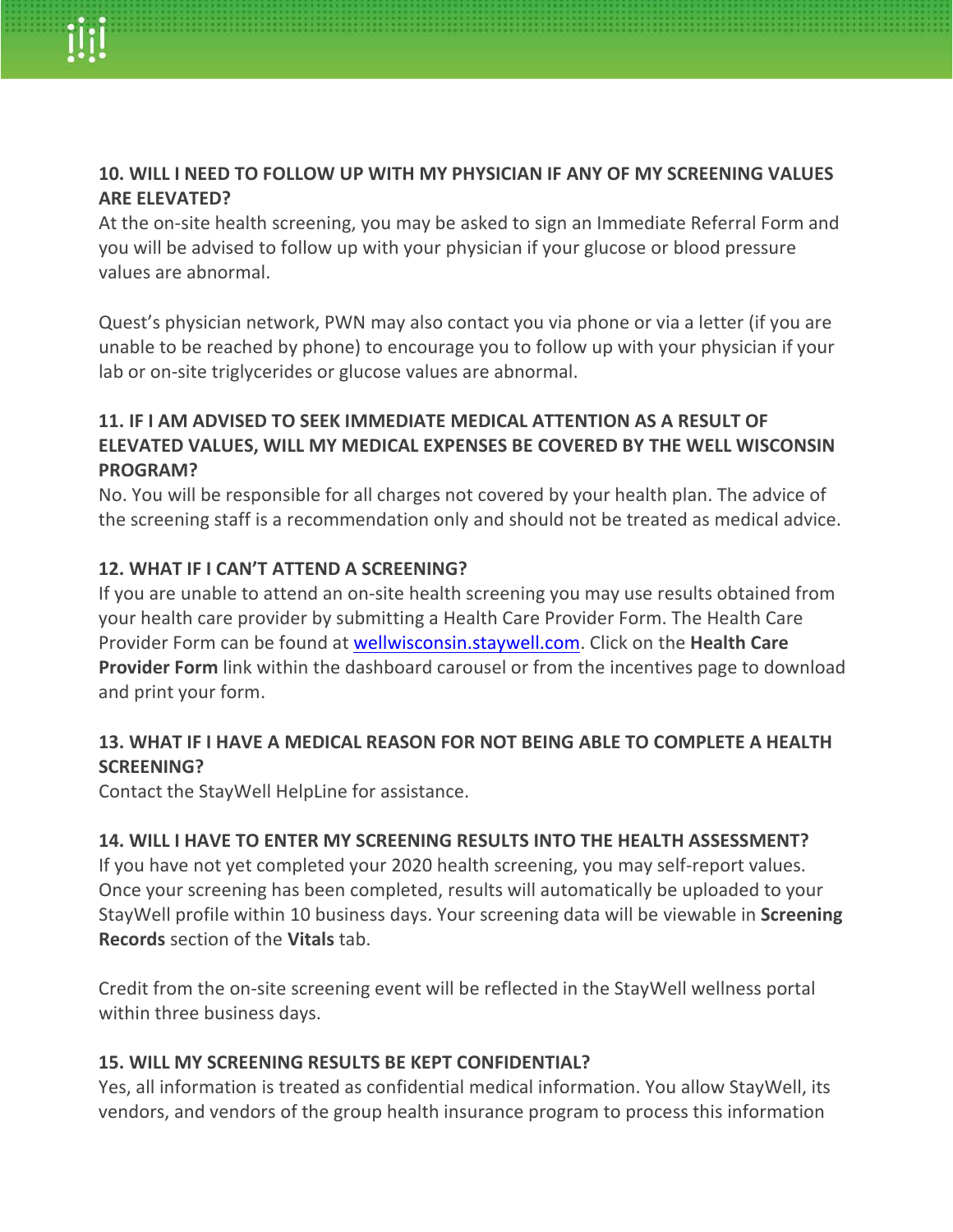by signing the Screening Consent Form. Your personal results will not be shared with anyone at your place of employment, Employee Trust Funds, or with the group health insurance board. StayWell administers the screenings to ensure confidentiality and is held to strict privacy and security laws.

## **16. WHAT IF I DON'T AGREE WITH LANGUAGE ON THE SCREENING CONSENT FORM?**

You will need to sign a Screening Consent Form to participate in the screening. If you do not consent, you will not be allowed to participate. StayWell is required by law to receive employee consent prior to obtaining confidential medical information.

*[Back to Top](#page-0-1)*

### <span id="page-7-0"></span>**STAYWELL PLATFORM**

# **1. WHY DO I NEED TO CREATE AN ACCOUNT; DON'T I ALREADY HAVE ONE WITH STAYWELL?**

New for 2020, StayWell has launched a mobile-first app and new website. Because the site is new, you will need to create a new account, then simply use your email address and password to login during future visits.

The new platform means access to new resources, such as fitness videos, chat sessions with a coach, improved tracking, questions-and-answers with a doctor and more.

## **2. CAN MY SPOUSE OR OTHER FAMILY MEMBER USE MY EMAIL AND PASSWORD TO PARTICIPATE IN THE PROGRAM?**

No, your email and password only belong to you. If your other family member is eligible to participate, they will be able to create/use their own log-in information. It is important that you do not let others log in as you, because it can cause problems with personalizing the site to your personal information and receiving your program incentive.

## **3. WHAT IF I HAVE A HEALTH FACTOR, CONDITION, DISABILITY OR SPECIAL NEED THAT MAKES IT DIFFICULT, IMPOSSIBLE, OR MEDICALLY INADVISABLE FOR ME TO PARTICIPATE IN A WELLNESS PROGRAM OR ACTIVITY OFFERED BY STAYWELL?**

StayWell desires to provide reasonable accommodations to individuals requesting assistance. Accommodations are provided on a case-by-case basis, taking into consideration the individual's specific needs and/or physical or mental impairment, existing limitations, and the essential purpose of the wellness program.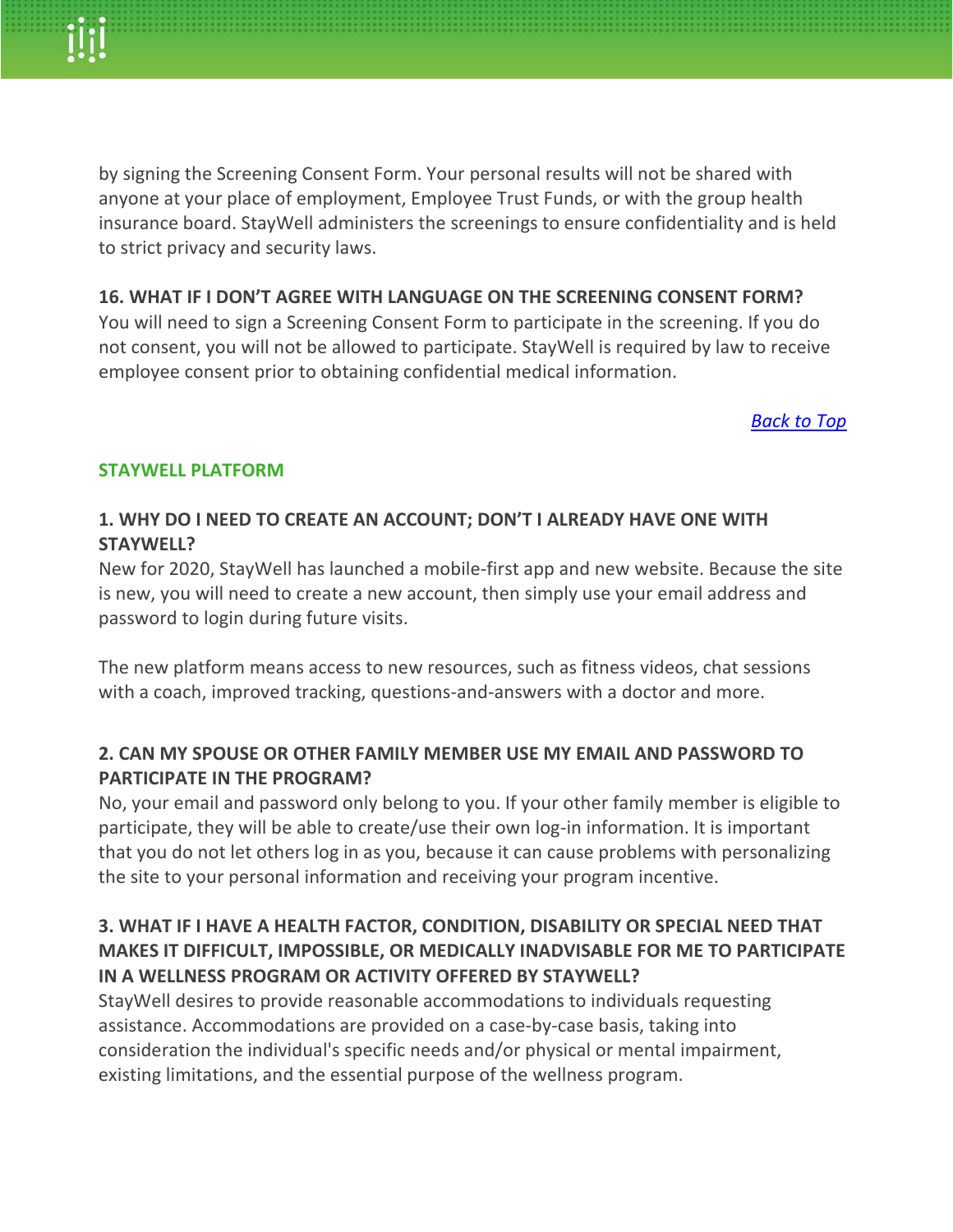Participants who have disabilities or special needs should contact StayWell Helpline at 1- 800-821-6591 for assistance. StayWell will make every effort to maintain confidentiality while addressing and accommodating the need.

Please note that while StayWell will endeavor to, and desires to, provide reasonable accommodations to individuals making requests, StayWell will review individual accommodations on a case-by-case basis and StayWell may not be able to accommodate every request.

# **4. HOW DOES STAYWELL INCLUDE PARTICIPANTS WHO DO NOT IDENTIFY EXCLUSIVELY AS MALE OR FEMALE IN PROGRAMS?**

StayWell is responding to the need for greater recognition and acknowledgement of people who do not identify exclusively as either male or female. Our goal is to make our programs more inclusive and welcoming to all participants.

Participants who complete the health assessment will be asked to respond to a sex question which includes response options for female, male, other and prefer not to answer. Health risk scoring will not be impacted by the addition of the new response options. For those risks with sex-specific guidelines such as Cholesterol, Body Mass Index and Waist Size, you should discuss the impact of your sex on these risk factors with your doctor.

Participants who attend onsite health screening will receive a results brochure which includes reference ranges for male and female, but a future process will be implemented to include other options. For those risks with sex-specific guidelines such as Cholesterol, and Waist Size, you should discuss the impact of your sex on these risk factors with your doctor.

Our coaching focus is on health behaviors and making sustainable lifestyle changes, these are not impacted by sexual identity. The health coaches are trained to help participants identify their individual goals and barriers to change and to direct the participant to their personal doctor for clinical questions and recommendations.

# **5. WHAT HAPPENS TO THE PERSONAL INFORMATION I ENTER? IS IT KEPT CONFIDENTIAL?**

StayWell's top priority is your privacy. All information provided to this site is kept confidential and is saved directly to the StayWell secured database. Information is only shared in accordance with [StayWell's privacy policy statement.](https://wellwisconsin.staywell.com/My-Account/Privacy.aspx) Your personal health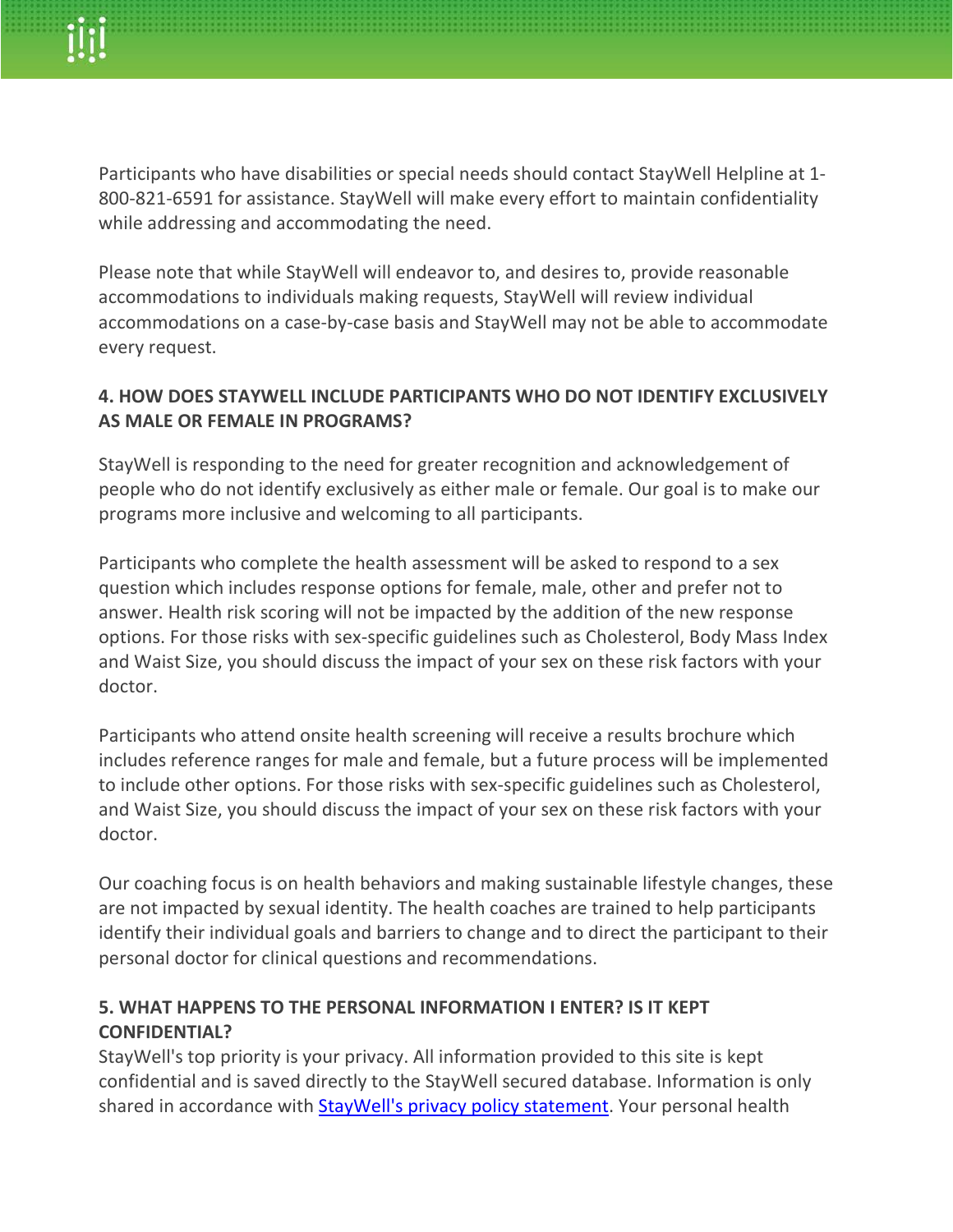information is protected by federal law and will never be shared with the group health insurance board, Employee Trust Funds or your employer.

The information will only be accessed by StayWell's system during processing of online reports and performing statistical analysis. These reports, requested by your group health insurance program or employer, use only group information, not individual participant information.

## **6. IS MY INFORMATION SECURE?**

StayWell's Web server uses the SSL (Secure Socket Layer) protocol which secures the session between you and the online application. This information going over the Internet is encrypted. This is the same technology used by many e-commerce Web sites that take credit card information over the Internet. To help ensure the security of your data, remember that you should never share your username and password.

## **7. WHO CAN SEE MY HEALTH INFORMATION ENTERED ON THE VITALS PAGE?**

All health information entered on your personal **Vitals** page is private. StayWell will use your personal health information to recommend programs and services that address your current or future health risks. Personal health information is protected by federal law and will not be shared with your employer. For additional information see the StayWell Privacy [Policy.](https://www.staywell.com/privacy-policy)

## **8. HOW DO I CHANGE MY PROFILE PHOTO?**

You can upload your profile photo on the **Edit Profile** page. You can get there by clicking the link in the **Account Menu**.

## **9. HOW DO I CHANGE MY PASSWORD?**

You can change your password on the **Edit Profile** page. You can get there by clicking the link in the **Account Menu**.

## **10. HOW DO I HIDE MY PROFILE FROM LEADERBOARDS?**

Navigate to the **Edit Profile** page by clicking the link in the **Account Menu**. Select "Hide my profile information on the leaderboards," and save.

## **11. HOW DO I CHANGE MY AFFILIATION?**

You can update your affiliation on the **Edit Profile** page. You can get there by clicking the link in the **Account Menu**.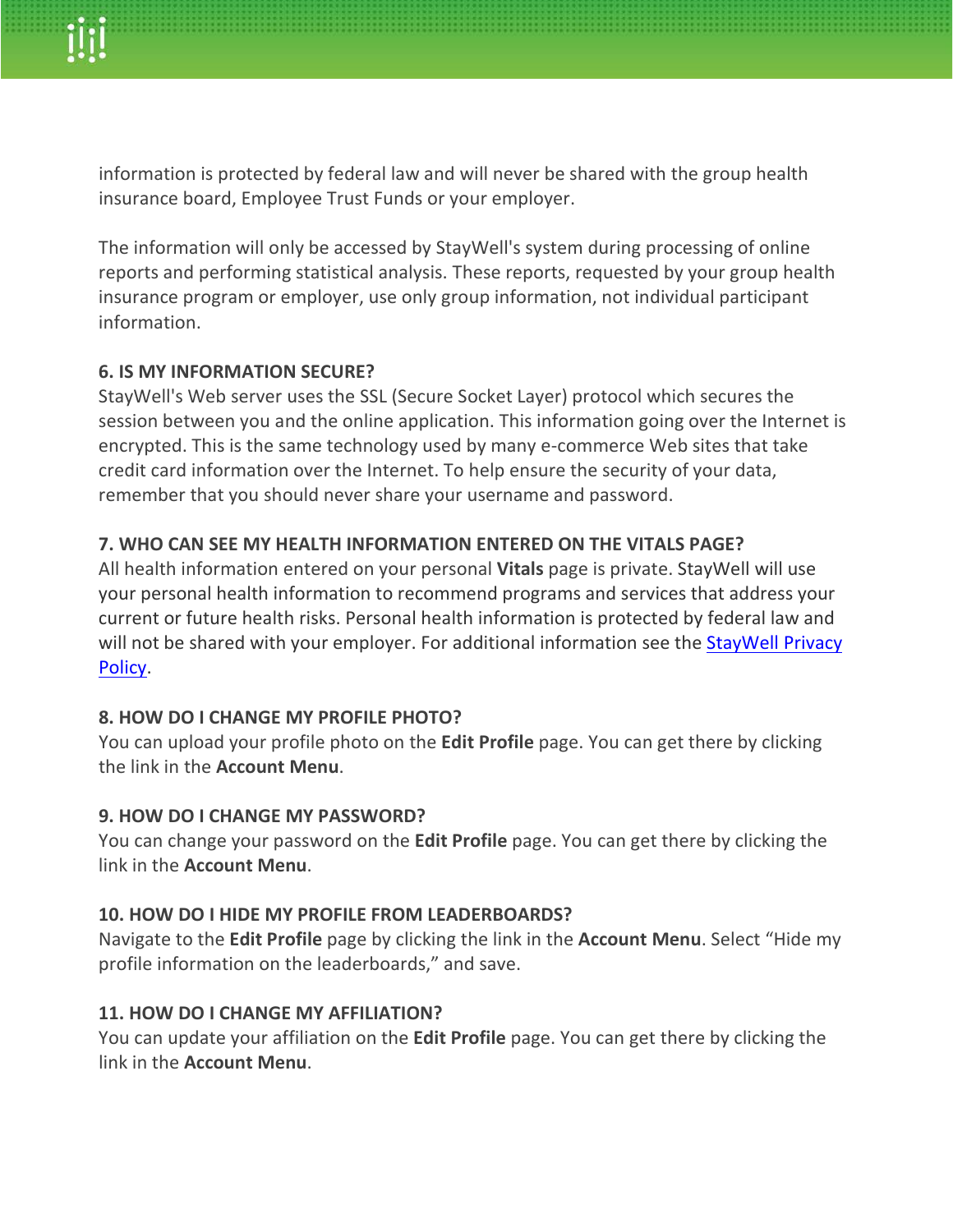

#### **12. HOW DO I JOIN A TEAM?**

You will be prompted to join a team after you complete your Health Assessment. You can also join a team at any time by navigating to the **Levels & Teams** menu (small arrows) and clicking **New Team**. If there are no teams to join, you can create a team of one and complete the program on your own or invite others to join your team.

#### **13. HOW DO I START A NEW TEAM?**

To start a new team, go to the **Levels & Teams** menu (small arrows) and click **New Team**. From the app, select **Change Level/Team.** Note that any completed sessions will not transfer to your new team.

### **14. HOW DO I ACCESS MY SESSIONS?**

Individual sessions can be accessed by selecting **Sessions** from the main navigation of the desktop site, or by selecting GO from the bottom navigation of the app. You can access all e-learning workbooks for each session from the **Resources** page.

#### **15. HOW DO I UNSUBSCRIBE FROM SESSION EMAILS?**

Navigate to the **Edit Profile** page by clicking the link in the **Account Menu**. Select **Email Preferences** and uncheck **Session Reminder.**

#### **16. WHAT ARE CHALLENGES AND COMPETITIONS?**

Challenges encourage you to aim for your wellness goals by tracking your progress both individually and as a team.

Within the Challenges area of the portal, pre-determined competitions will be released throughout the program, encouraging you to aim for a specific wellness goal within a specific timeframe.

Earn awards (badges) along the way and track your progress with others on the leaderboard. Connect device trackers to automatically sync your data into the challenges.

### **17. HOW DO I SYNC MY TRACKER TO THE PROGRAM?**

To sync a device, simply click the transmitter icon in the upper right navigation of the desktop site and select **Sync Devices/Apps**. On the StayWell app, simply click **Sync Device** from the **More** option on the bottom navigation.

Select **Choose Source** and select the source you'd like to connect. You'll be prompted to enter the login credentials for your selected device/app. Once you've entered your credentials your device/app will automatically connect.